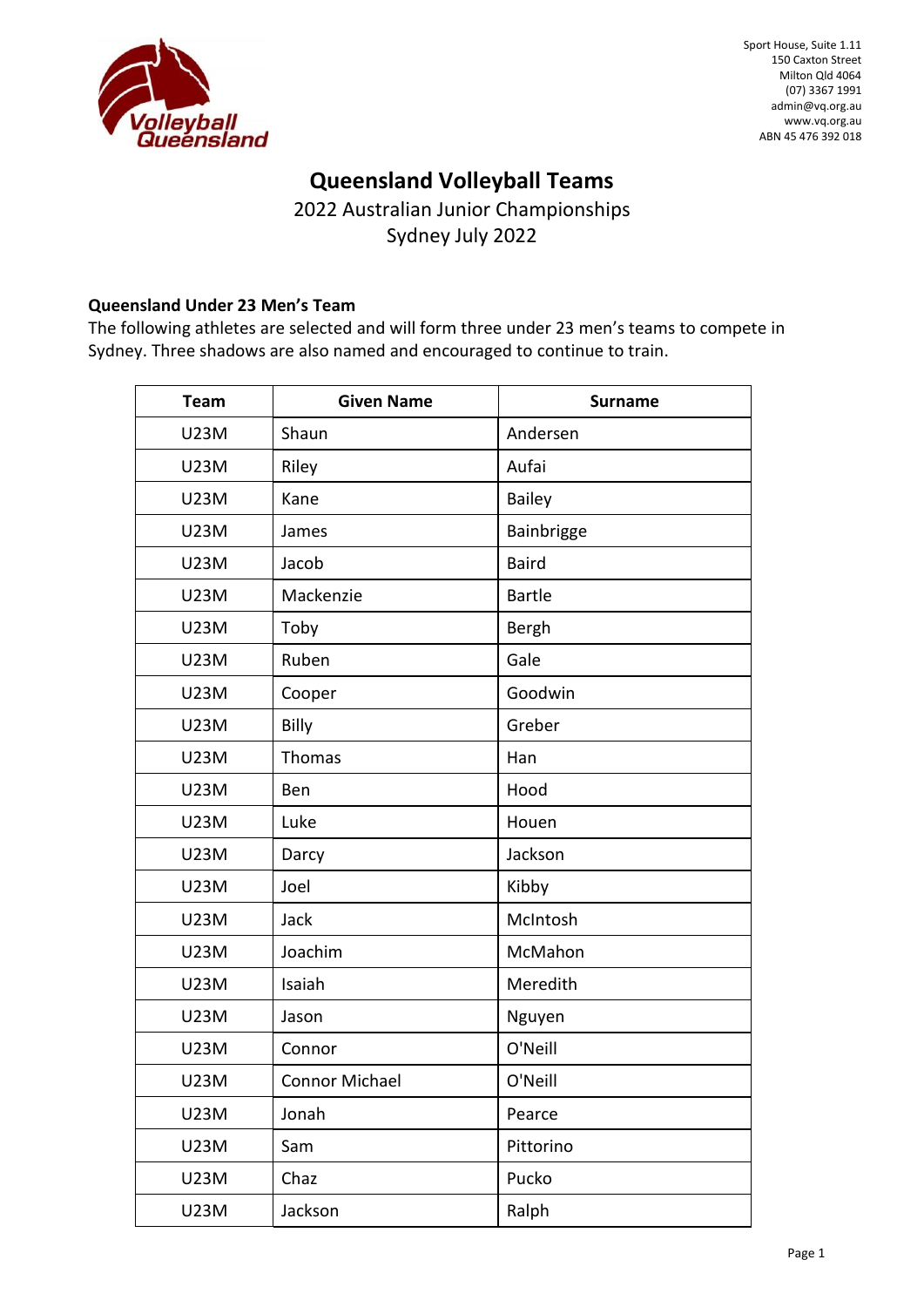

Sport House, Suite 1.11 150 Caxton Street Milton Qld 4064 (07) 3367 1991 admin@vq.org.au [www.vq.org.au](file://///server/gary/Governance/BOM/2020/%232%20February%202020/www.vq.org.au) ABN 45 476 392 018

| Team        | <b>Given Name</b> | <b>Surname</b> |
|-------------|-------------------|----------------|
| U23M        | Tom               | Roberts        |
| U23M        | Luke              | Ryan           |
| U23M        | Oliver            | Sauiluma       |
| U23M        | Tom               | Scott          |
| U23M        | <b>Bradley</b>    | <b>Sting</b>   |
| U23M        | William           | Watts          |
|             |                   |                |
| U23M Shadow | Jayden            | Chou           |
| U23M Shadow | Daniel            | Mahoney        |
| U23M Shadow | Matthew           | Watkins        |

\*Current at 14 June 2022

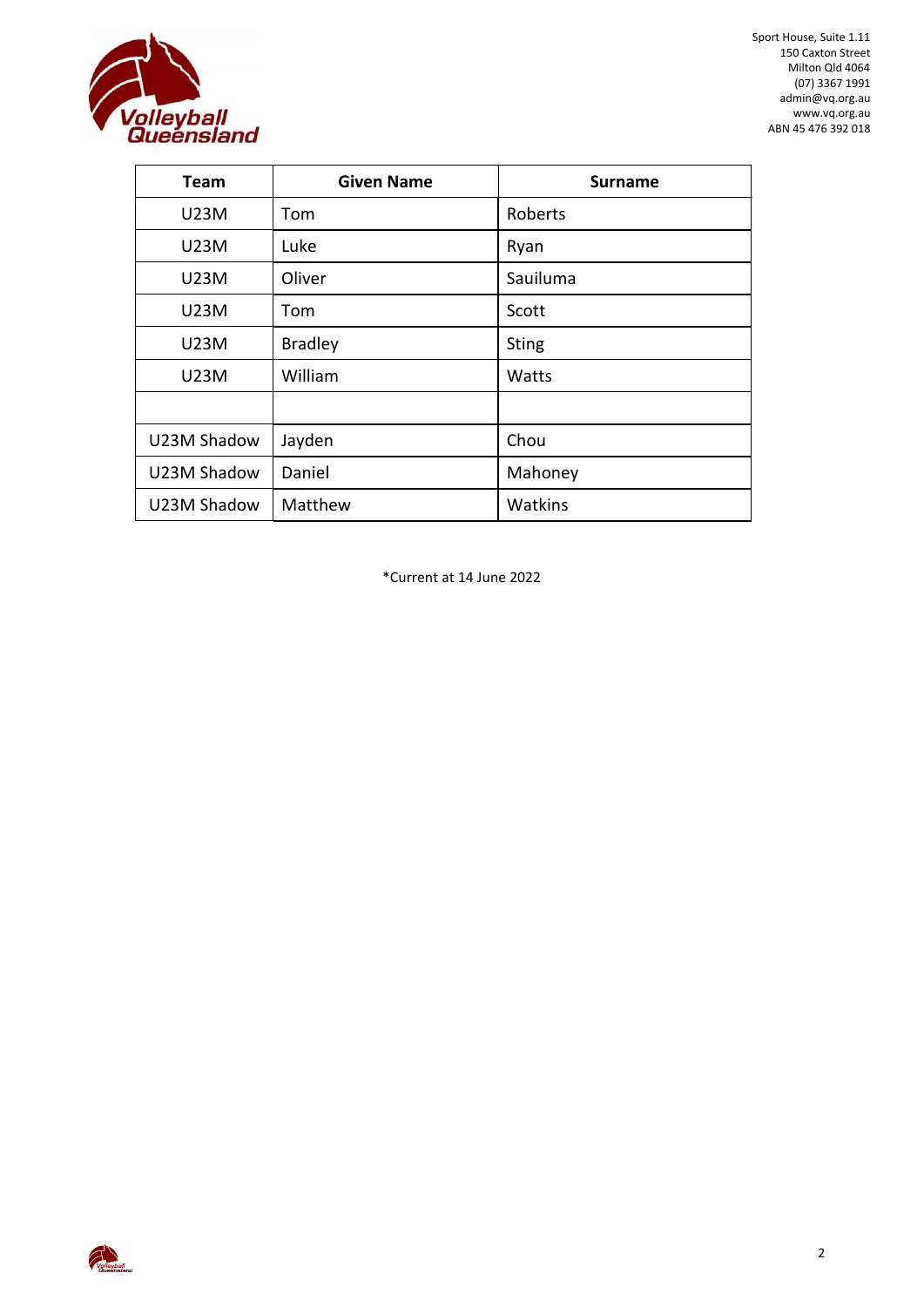

Sport House, Suite 1.11 150 Caxton Street Milton Qld 4064 (07) 3367 1991 admin@vq.org.au [www.vq.org.au](file://///server/gary/Governance/BOM/2020/%232%20February%202020/www.vq.org.au) ABN 45 476 392 018

# **Queensland Volleyball Team**

2022 Australian Junior Championships Sydney July 2022

#### **Queensland Under 19 Men's**

The two under 19 Men's teams to compete in Sydney and shadows are;

| <b>Team</b> | <b>Given Name</b> | <b>Surname</b> |
|-------------|-------------------|----------------|
| U19M Maroon | Alexander         | Dela Cruz      |
| U19M Maroon | Daniel            | <b>Beitz</b>   |
| U19M Maroon | Jamie             | Fouche         |
| U19M Maroon | Jeremy            | McEvoy         |
| U19M Maroon | Joshua            | Sneesby        |
| U19M Maroon | Kai               | Mizuno         |
| U19M Maroon | Lachlan           | Macnamara      |
| U19M Maroon | Liam              | Scheel         |
| U19M Maroon | Samuel            | Stafford       |
| U19M Maroon | William           | Jennings       |
|             |                   |                |
| U19M White  | Andrew            | <b>Byrnes</b>  |
| U19M White  | Andrew            | Verheijen      |
| U19M White  | Benjamin          | Woodley        |
| U19M White  | Connor            | Turner         |
| U19M White  | Kobe              | Lockington     |
| U19M White  | Lucas             | Sherington     |
| U19M White  | Ruben             | Geldenhuys     |
| U19M White  | Ryan              | Lombardo       |
| U19M White  | Taliesin          | <b>Drake</b>   |
| U19M White  | Taylor            | <b>Brown</b>   |
|             |                   |                |
| U19M Shadow | Benson            | Emery          |
| U19M Shadow | <b>Boaz</b>       | Chen           |
| U19M Shadow | Isaac             | Slaughter      |
| U19M Shadow | Jack              | Gordon         |
| U19M Shadow | Peter             | Chancellor     |

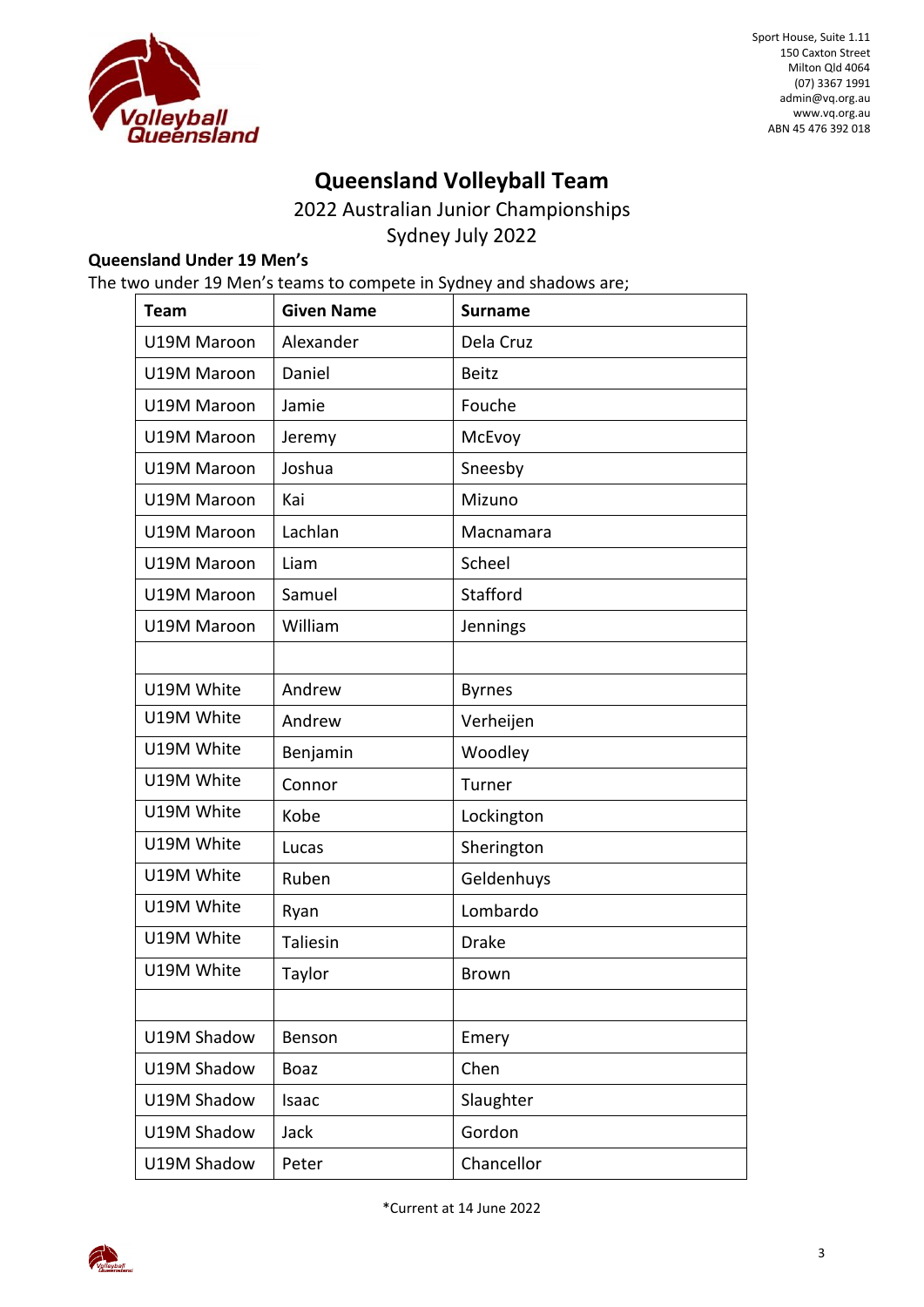

### **Queensland Volleyball Team**

2022 Australian Junior Championships

Sydney July 2022

#### **Queensland Under 23 Women's Team**

This group comprises the final squad of players from which the two teams will be formed.

| <b>Team</b> | <b>Given Name</b> | <b>Surname</b> |
|-------------|-------------------|----------------|
| <b>U23W</b> | <b>Brodie</b>     | <b>Baker</b>   |
| <b>U23W</b> | Thea              | <b>Biss</b>    |
| <b>U23W</b> | Lauren            | Cleland        |
| U23W        | Sophie            | Cornick        |
| <b>U23W</b> | Chelsea           | Fanning        |
| <b>U23W</b> | Tanya             | Gabriel        |
| <b>U23W</b> | Sarah             | Grove          |
| <b>U23W</b> | Katie             | Haynes         |
| <b>U23W</b> | Kasey             | Hogan          |
| <b>U23W</b> | Kara              | Inskip         |
| <b>U23W</b> | Annelies          | Jones          |
| <b>U23W</b> | Hannah            | Karrasch       |
| <b>U23W</b> | Olivia            | Lindsay        |
| <b>U23W</b> | Caity             | Meale          |
| <b>U23W</b> | Kayla             | Mears          |
| <b>U23W</b> | Charlotte         | Orgill         |
| <b>U23W</b> | Paris             | Pilling        |
| <b>U23W</b> | Lily              | Rowe           |
| <b>U23W</b> | Scarlett          | Rudder         |
| <b>U23W</b> | Leilani           | Sauvao         |
| <b>U23W</b> | Kayla             | Scott          |
| <b>U23W</b> | Erin              | Slogrove       |
| <b>U23W</b> | Zoe               | Stanford       |

The following players are welcome to continue to attend training; Shan-Ying Barr, Litesha Chand, Amber McClymont, Lucy Watkins.